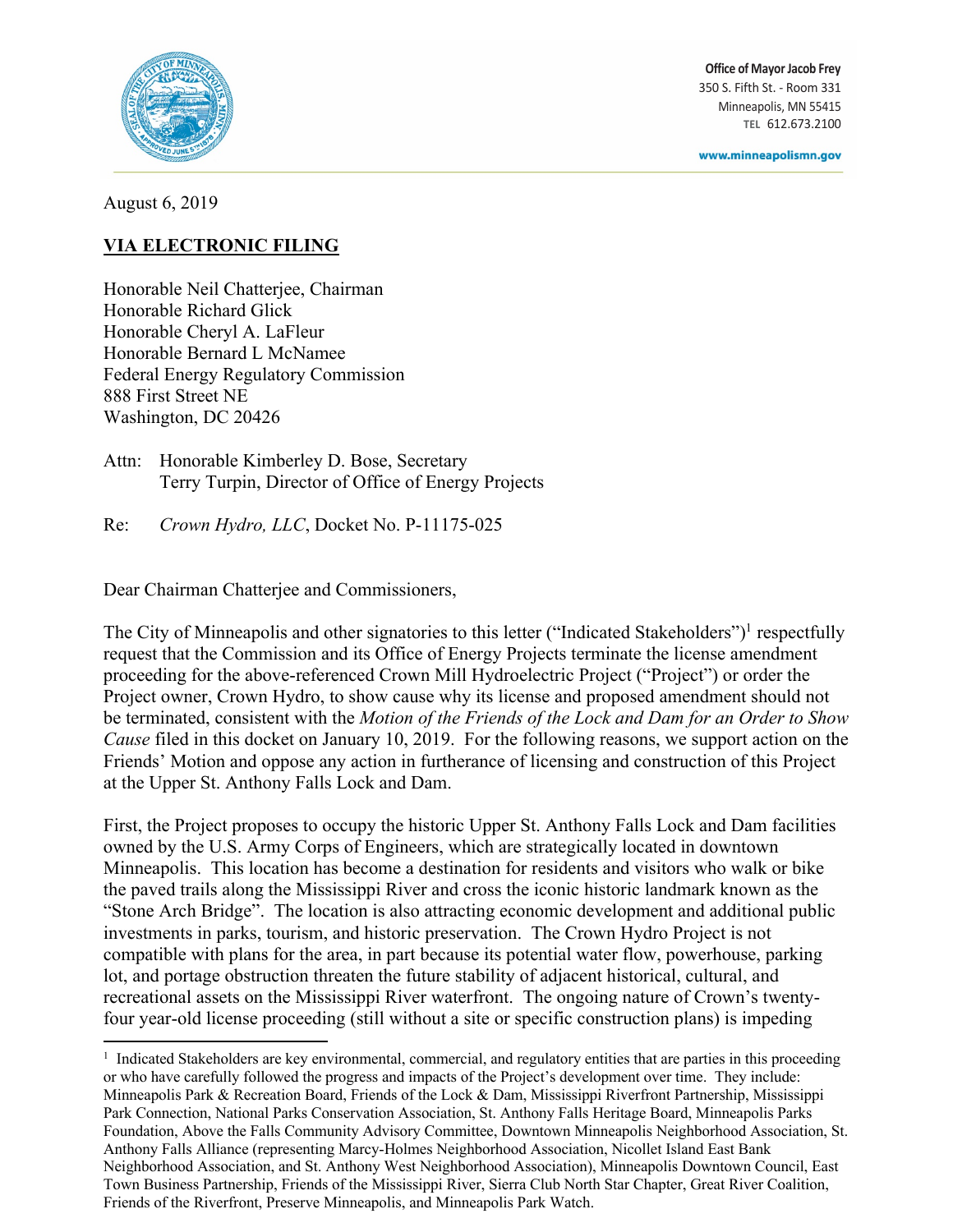plans to continue the development of the location as a park and trail hub in the center of the City of Minneapolis.

Second, Crown's history is one of failure to diligently pursue its consultation responsibilities under the Commission's rules and established practice. Two recent examples illustrate the point. Crown has requested consultation regarding the development of a programmatic agreement with the State Historic Preservation Officer in Minnesota ("MN SHPO") and the Commission that would allow the Project to go forward without prior fulfillment of Crown's responsibilities to study mitigation of the Project's potentially adverse impacts prior to license amendment. Despite numerous outstanding deliverables, Crown's April 16 progress report states that it "has done what we can" in the historic preservation process and passes the buck to the Commission for "guidance." Based on Crown's own representations regarding outstanding deliverables, a programmatic agreement would be premature and unjustified. Moreover, the extensive history of this Project raises significant questions regarding Crown's ability or willingness to meet the future obligations of a programmatic agreement. In addition, FERC staff made clear on May 2, 2019 that Crown has again failed once to provide the requested defensible financial plan, especially now that the Project has lost its most important state grant. Failure to show financial viability is simply one of many of Crown's halfhearted attempts to comply with requests from FERC staff and consulting agencies.

Third, despite the passage of over two decades since its original licensure, Crown has failed to obtain legal rights to locate its proposed Project in any specific location. Crown now envisions locating its Project on the Corps of Engineers property being used for the lock in downtown Minneapolis; however, Crown has no near-term prospect of obtaining a buildable site there and no guarantee of ever obtaining a site there, even in the long term. Furthermore, the Corps of Engineers is conducting a study about the future use and potential disposition of the facilities on which Crown proposes to locate its Project, a process which may take years. Thus, the fate of the Project, even in the long term, is in doubt and the Corps' ultimate determination regarding the lock and dam may moot Crown's license proceeding altogether.

Fourth, the Minnesota legislature enacted a law<sup>2</sup> that prohibits a state agency or local government to enter into any agreement with a person or corporation or entity to allow or facilitate any kind of construction near or adjacent to the Stone Arch Bridge that may disturb the foundations or piers or adversely affect the Bridge's structural integrity. The Crown Project is located adjacent to the Stone Arch Bridge and would be subject to the provisions of this law.

The lock and dam and their natural surroundings are major economic, recreational, and aesthetic assets which would be seriously and permanently compromised by development of the Project and by permitting any further delay for a project that may never be constructed. We believe the Commission has been more than patient with Crown. Commission Staff have afforded Crown every opportunity to improve and complete its work in support of the Project, over a long period of time, with limited success. Crown's twenty-four years of failing to timely obtain a site and fully prosecute its application demonstrates that, even if the Project were authorized as amended, Crown cannot be depended on to be responsive to the Commission. Crown has repeatedly failed to show it can meet the needs of the community and the nation regarding this vital piece of riverfront of one of the country's most important rivers.

The City and Indicated Stakeholders request that the Commission take prompt action to terminate, or begin proceedings to terminate, this over twenty-four year-old proposal. Such action would recognize that the mere existence of the proposed Project, despite its lack of site or path forward, is an impediment to planned improvements in the area. We understand that overseeing hydropower project development on the nation's waterways requires the Commission to balance numerous competing interests. The City and Indicated Stakeholders want to be clear that development of the

l

<sup>2</sup> Minnesota Laws 2018 Chapter 214, Article 2, Section 48.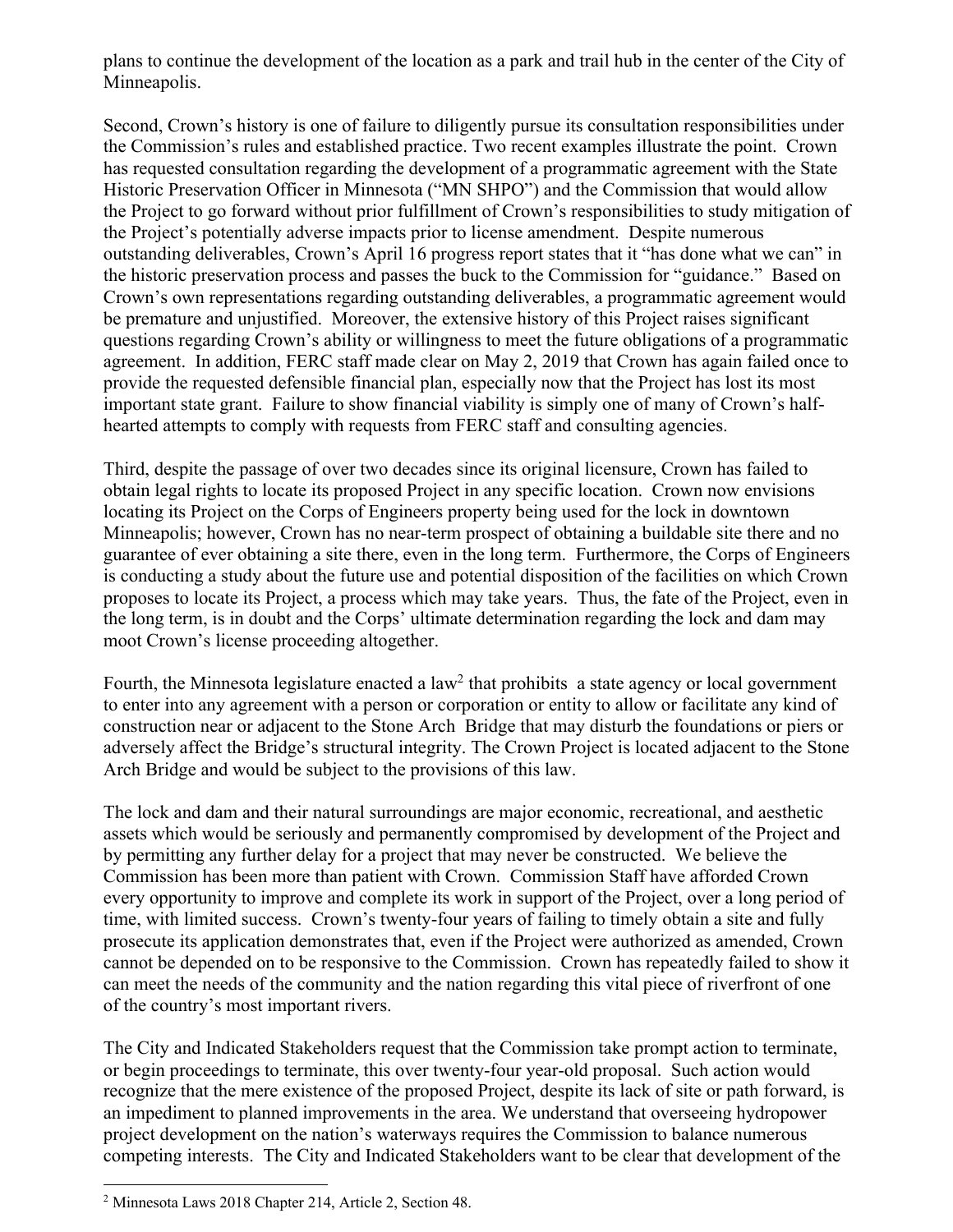urban waterfront for public use is a matter of vital public interest. We urge the Commission take the steps necessary to stop the specter of this lingering and long unexecuted proposal from interfering with the full development of this strategic piece of Mississippi River waterfront.

Thank you for considering this request. The City and the Indicated Stakeholders invite any questions.

Respectfully submitted,

THE CITY OF MINNEAPOLIS, MINNESOTA

*City of Minneapolis*

Mayor Jacob Frey Council Member Andrew Johnson<br>350 South 5<sup>th</sup> Street, Room 331 Chair, Intergovernmental Relations Chair, Intergovernmental Relations Minneapolis, MN  $55415$  350 South  $5<sup>th</sup>$  Street, Room 307 Minneapolis, MN 55415

*City of Minneapolis*

Council Member Steve Fletcher Ward 3 350 South 5th Street, Room 307 Minneapolis, MN 55415

*City of Minneapolis*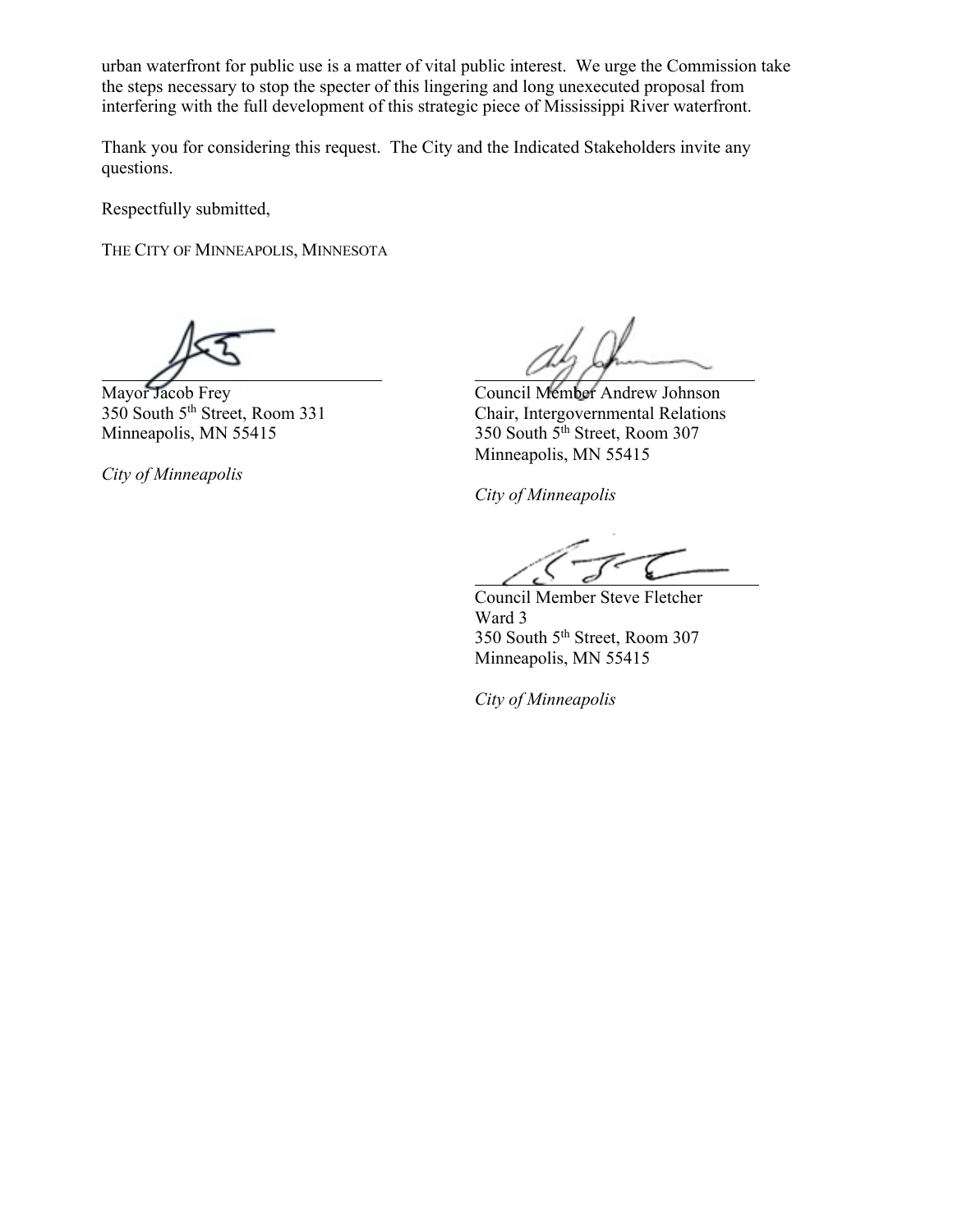Minneapolis, MN 55411 Minneapolis, MN 55411

*Minneapolis Park & Recreation Board Minneapolis Park & Recreation Board*

Phillips M. Cunningham

 Council Member Phillipe Cunningham Paul Reyelts, President 350 South 5<sup>th</sup> Street, Room 307 900 N Third Street Minneapolis, MN 55415 Minneapolis, MN 55401

*Mississippi Riverfront Partnership Friends of the Lock and Dam*

Minneapolis, MN 55401 St. Paul, MN 55103

4800 Minnehaha Avenue 111 East Kellogg Blvd, #105 Minneapolis, MN 55417 St. Paul, MN 55101

*Minneapolis Parks Foundation Mississippi Park Connection*

en (parce 

81 South 9<sup>th</sup> Street 810 South 7<sup>th</sup> Street Minneapolis, MN 55402 Minneapolis, MN 55415

*Minneapolis Downtown Council East Town Business Partnership*

Speel Ban

Brad Bourn, President and Al Bangoura, Superintendent 2117 West River Road North 2117 West River Road North

Kent Whitworth, Chair Christine Goepfert, Assoc. Director 704 South Second Street 546 Rice Street, Suite 100

*St. Anthony Falls Heritage Board National Parks Conservation Assoc. Midwest Region*

Tom Evers, Executive Director Katie Nyberg, Executive Director

Steve Cramer, President & CEO Dan Collison, Executive Director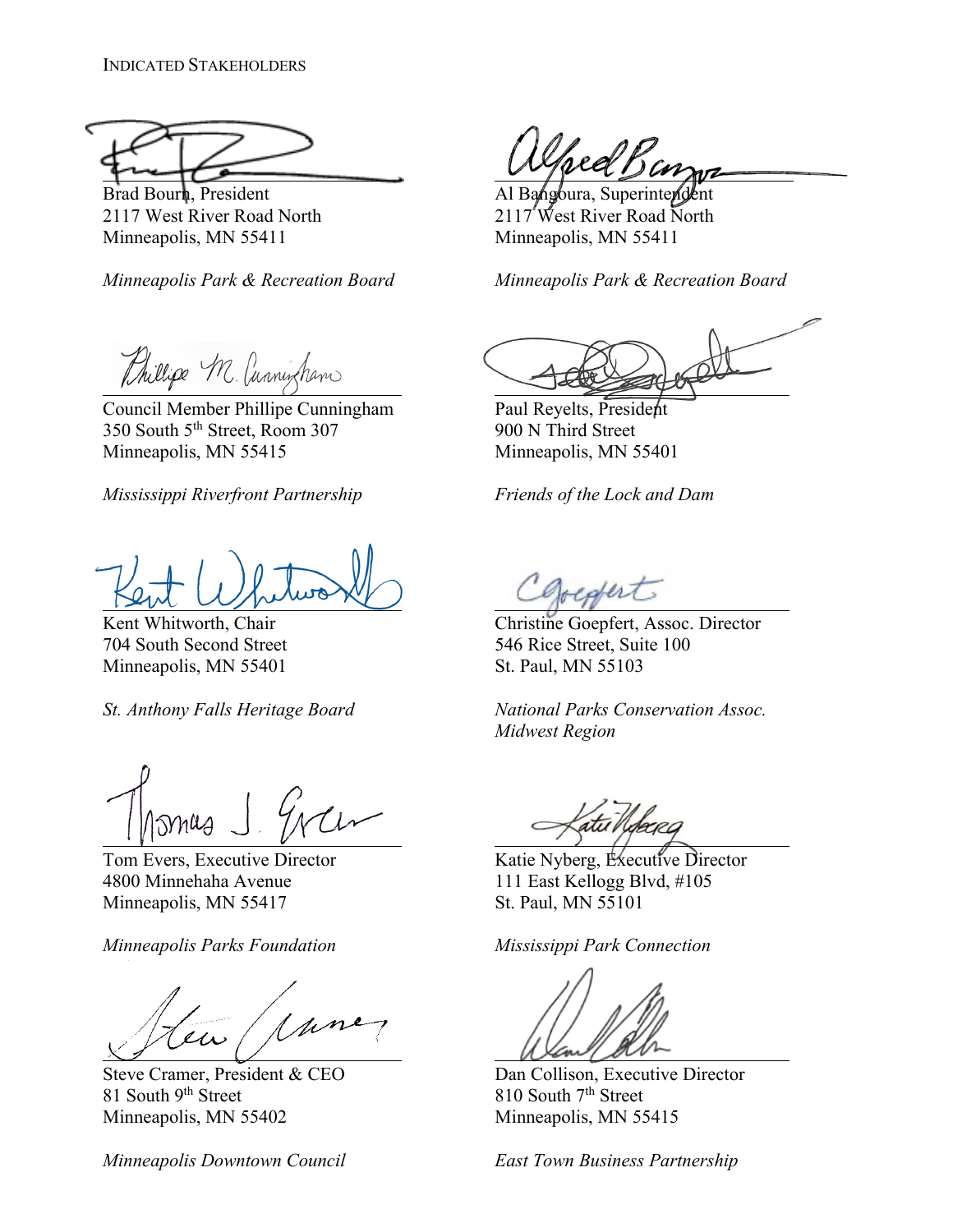Joe Tamburino Theodore A. Tucker 40 South  $7<sup>th</sup>$  Street, Suite 212 500 8<sup>th</sup> Avenue SE Minneapolis, MN 55402 Minneapolis, MN 55414

 Mary Jamin Maguire // The Collection Communication Edna Brazaitis, Director

Minneapolis, MN  $//$  P.O. Box 580545

*Above the Falls Community Advisory Committee Friends of the Riverfront*

101 5th Street East, #2000 2327 East Franklin Avenue St. Paul, MN 55101 Minneapolis, MN 55406

*Friends of the Mississippi River Sierra Club North Star Chapter*

David J. Hlavac, Vice President Diane Hofstede, President 105 South Fifth Street, Suite 485 3359 Central Avenue NE Minneapolis, MN 55401 Minneapolis, MN 55418

*Preserve Minneapolis Great River Coalition*

Arlene Fried 1109 Xerxes Avenue S. Minneapolis, MN 55405

*Minneapolis Park Watch*

evolve A Gola

*Downtown Minneapolis N'Hood Assoc. St. Anthony Falls Alliance, representing Marcy-Holmes Neighborhood Assoc., Nicollet Island East Bank Neighborhood Assoc., and St. Anthony West Neighborhood Assoc.*

Minneapolis, MN 55458-0545

Whitney Clark, Executive Director Margaret Levin, State Director